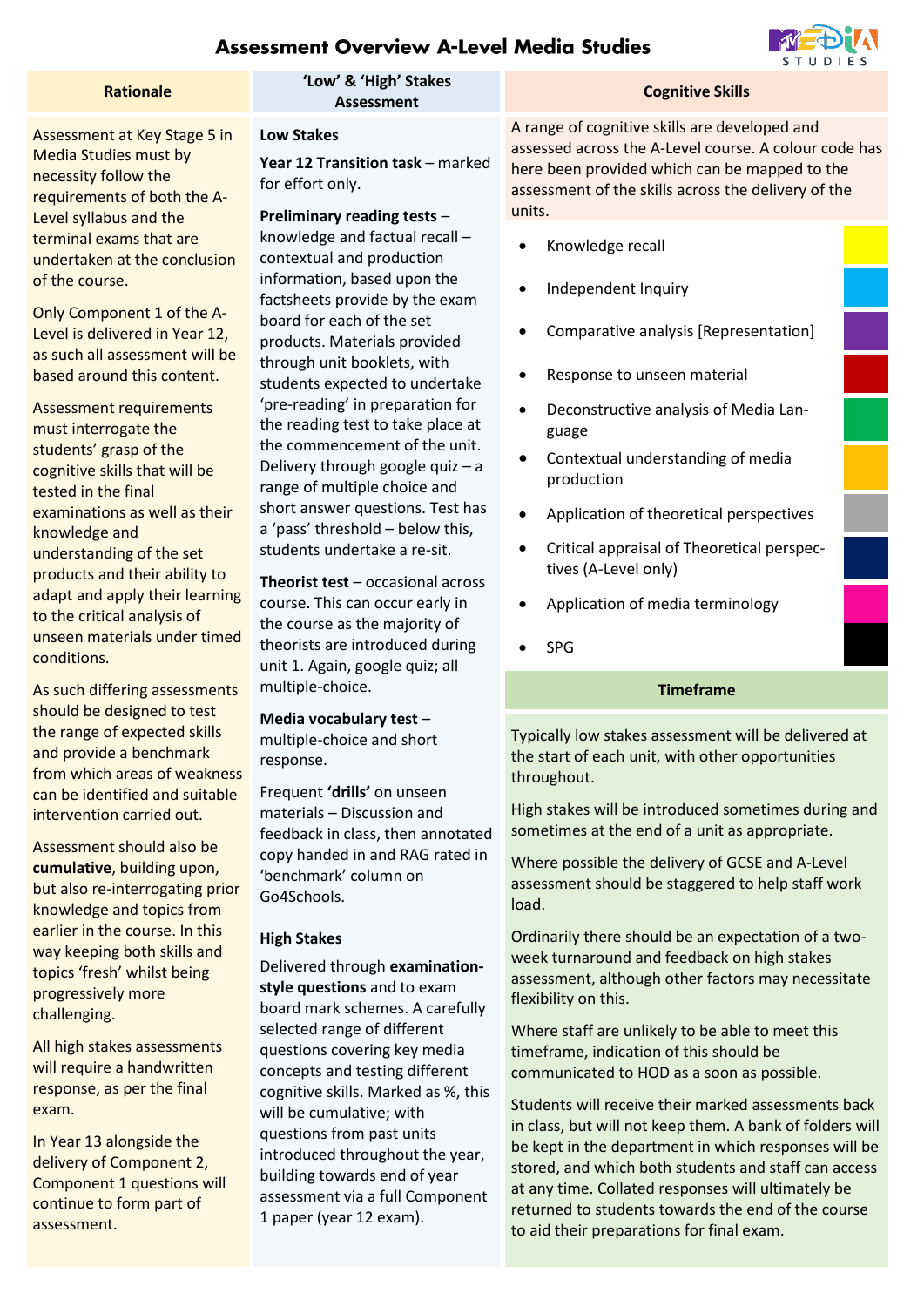# Assessment Schedule A-Level Media Studies - Year One

 $\mathbb{R}^n$ 

## **Advertising & Marketing Music Videos**







*Kiss of the Vampire (1963)*

**LS: Preliminary reading test**. 30 marks [pass 22] → re-sit as appropriate.

**How:** Google quiz format, range of multiple-choice and short response questions.

**When:** Beginning of unit.

a di Bandaria di Bandaria

**Marking:** % final score.

**HS: Comparative analysis question** [*Tide* vs Unseen product]. 30 marks.

**How:** Exam conditions using class/assessment period. Formal exam question requiring extended written response.

**When:** After delivery of first set product *Tide* within the unit.

**Marking:** Written feedback with indication of 'band' within the mark scheme and % mark recorded on Go4Schools.

a ka

<u> Tanzania (</u>

**HS: Audience question** based on *Water Aid*. 8 marks. **How:** Exam conditions using class/assessment period. Formal exam question requiring written response.

an Bara

**When:** After delivery of set product *Water Aid* within the unit.

**Marking:** Written feedback with indication of 'band' within the mark scheme and % mark recorded on Go4Schools.

**LS: Theorist test**. As students are introduced to the majority of theorists through the first unit, it is appropriate to deliver a low stakes test on understanding of these theories. 25 marks [pass  $21$ ]  $\rightarrow$  re-sit as appropriate. **How:** Google quiz format, range of multiple-choice questions.

**When:** Towards the end of the first unit. **Marking:** % final score.

<u> Tanzania de Carlos de Carlos de Carlos de Carlos de Carlos de Carlos de Carlos de Carlos de Carlos de Carlos d</u>

the control of the control of the control of

**HS: Cumulative** – further comparative analysis question on *Kiss of the Vampire* [30 marks] and introduce Media Language question in response to unseen material [15 marks].

**How:** Exam conditions using class/assessment period. Formal exam questions requiring extended written response.

**When:** Conclusion of unit 1.

**Marking:** % of final score for each question and % total marks for assessment.

**STATE** 

**Contract Contract Contract** 





*Formation 2016*

**LS: Preliminary reading test.** 30 marks [pass 22] → re-sit as appropriate.

**How:** Google quiz format, range of multiple-choice and short response questions. **When:** Beginning of unit. **Marking:** % final score.

**HS: Media Language question** in response to unseen material [15 marks] using the original video for *Riptide How***:** Exam conditions using class/assessment period. Formal exam question requiring written response. **When:** During delivery of first set product *Riptide* within the unit.

**Marking:** Written feedback with indication of 'band' within the mark scheme and % mark recorded on Go4Schools.

. .

٠

**LS: Media terminology test.** As students are required to use key specialist terms throughout their studies, it is appropriate to deliver a low stakes testing understanding and understanding of these terms. Revision using glossary provided in booklet. 30 marks [pass  $22]$   $\blacktriangleright$  re-sit as appropriate.

**How:** Google quiz format, range of multiple-choice questions.

**When:** Towards the end of the unit. **Marking:** % final score.

**HS: Cumulative** – further comparative analysis question on *Formation* [30 marks].

**How:** Exam conditions using class/assessment period. Formal exam question requiring extended written response.

**When:** Conclusion of unit 2.

**Marking:** % of final score for each question and % total marks for assessment.

# **Autumn Term 1 Autumn Term 2**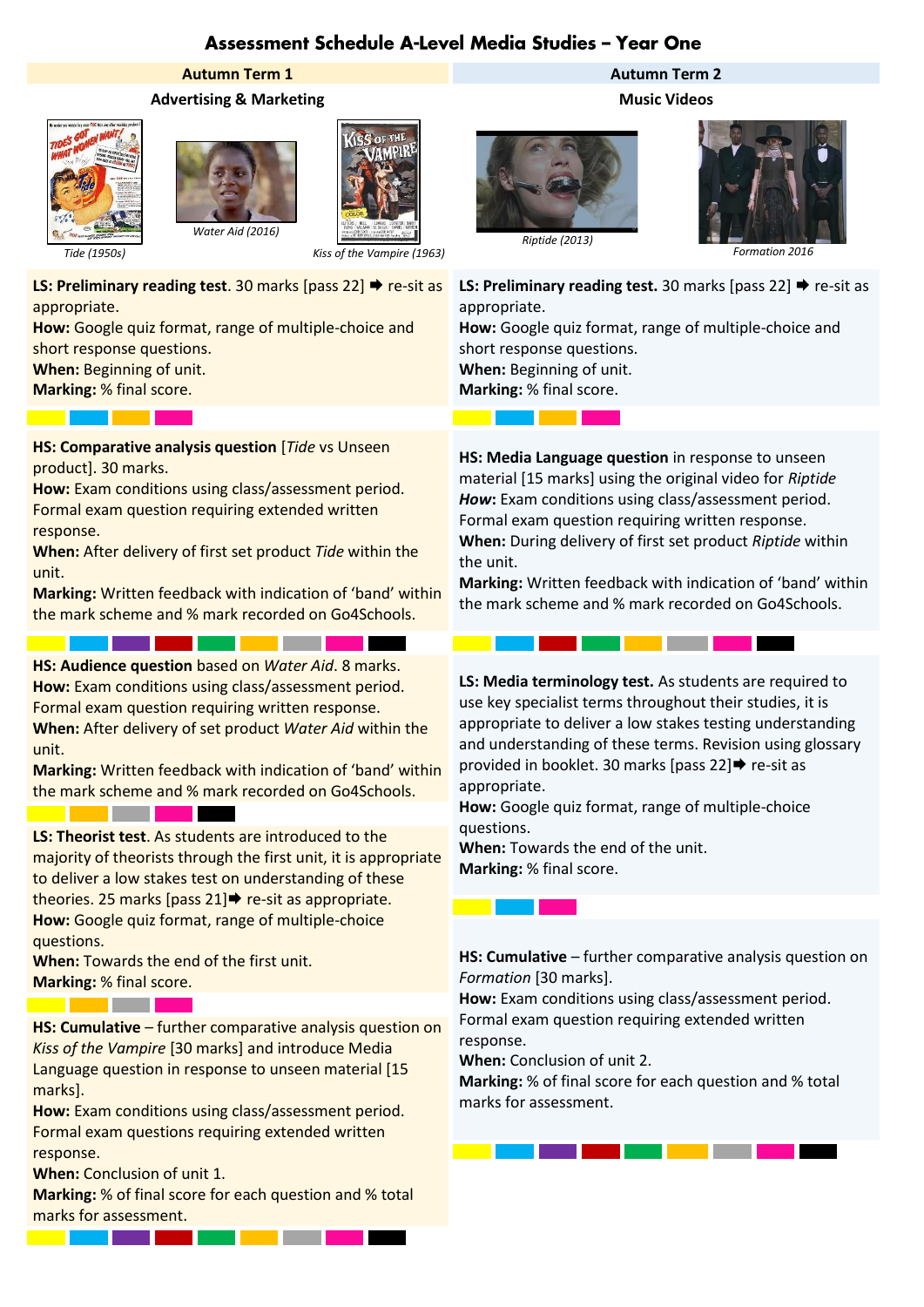# Assessment Schedule A-Level Media Studies - Year One

## **Spring Term 1 Spring Term 2**







*Late Night Woman's Hour* Podcast *Assassins' Creed* Franchise *The Daily Mirror The Times*

**LS: Preliminary reading test**. 20 marks [pass 16] → re-sit as appropriate.

**How:** Google quiz format, range of multiple-choice and short response questions.

**When:** Beginning of unit.

**Marking:** % final score.

<u>a kacamatan ing Pa</u>

**HS: Audience question** on *Late night Woman's Hour*  podcast. 10 marks.

**How:** Exam conditions using class/assessment period. Formal exam question requiring written response. **When:** During delivery of set product *LNWHP.* **Marking:** Written feedback with indication of 'band' within the mark scheme and % mark recorded on Go4Schools.

**HS: Cumulative** – **Industries question** on *Late night Woman's Hour* podcast, 12 marks, and further **Audience question** based on *Tide* from unit 1 [12 marks]. **How:** Exam conditions using class/assessment period. Formal exam questions requiring written response. **When:** Conclusion of unit 3.

**Marking:** % of final score for each question and % total marks for assessment.

## **Video Games**

**LS: Preliminary reading test**. 20 marks [pass 16] **→** re-sit as appropriate.

**How:** Google quiz format, range of multiple-choice and short response questions. **When:** Beginning of unit.

**Marking:** % final score.

the control of the control of the con-

**Contract Contract Contract** 

**HS: Audience question** on *Assassin's Creed*. 12 marks. **How:** Exam conditions using class/assessment period. Formal exam question requiring written response. **When:** During delivery of *Assassin's Creed* set product. **Marking:** Written feedback with indication of 'band' within the mark scheme and % mark recorded on Go4Schools.

**HS: Cumulative** – **Industries question** on *Assassin's Creed*, 15 marks, and **Media Language question** based on an unseen television advertisement [15 marks]. **How:** Exam conditions using class/assessment period. Formal exam questions requiring written response. **When:** Conclusion of unit. **Marking:** % of final score for each question and % total marks for assessment.

**Radio Video Games Newspapers**





**Radio Radio Radio Radio Radio Radio LS: Preliminary reading test.** 30 marks [pass 22] **→** re-sit as appropriate. **How:** Google quiz format, range of multiple-choice and short response questions.

## **HS: Comparative analysis question** [*The Daily Mirror* vs *The Daily Mail u*nseen product]. 30 marks. **How:** Exam conditions using class/assessment period. Formal exam question requiring extended response. **When:** After delivery of *The Daily Mirror* set product

within the unit.

**Marking:** Written feedback with indication of 'band' within the mark scheme and % mark recorded on Go4Schools.

**HS: Cumulative** – **Industries question** on newspapers, 10 marks, and **Audience question** based *The Times* [8 marks]. **How:** Exam conditions using class/assessment period. Formal exam questions requiring written response. **When:** Conclusion of unit 5.

**Marking:** % of final score for each question and % total marks for assessment.

**When:** Beginning of unit.

**Marking:** % final score.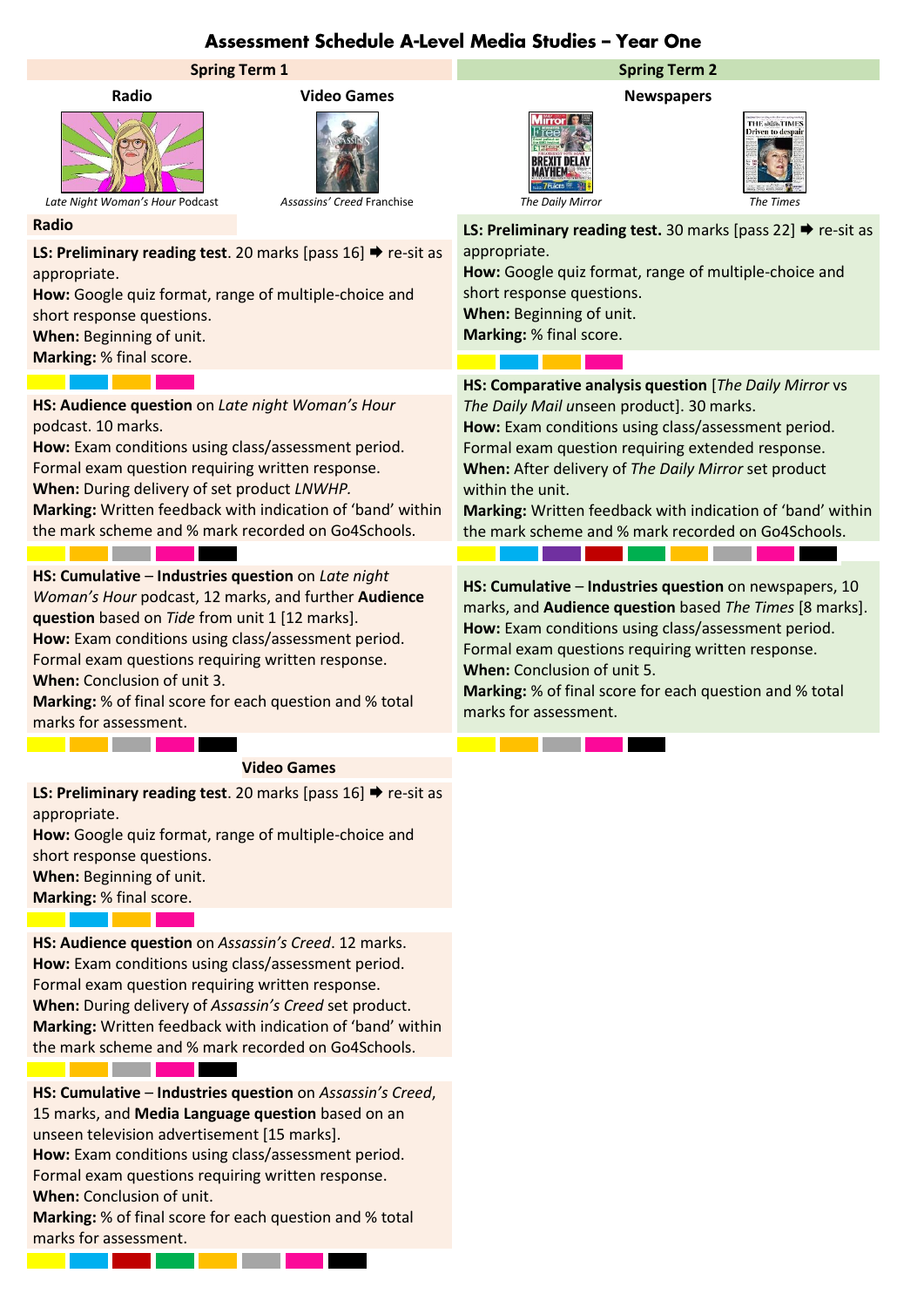# Assessment Schedule A-Level Media Studies - Year One

## **Summer Term 1 Summer Term 2 Summer Term 2**





*Black Panther* (2018) *I, Daniel Blake* (2016)

**LS: Preliminary reading test.** 30 marks [pass 22] ♦ re-sit as appropriate.

**How:** Google quiz format, range of multiple-choice and short response questions.

**When:** Beginning of unit.

**Marking:** % final score.  $\mathcal{L}(\mathcal{A})$ 

# **Year 12 Mock Exam HS: Industry question** on *Black Panther*. 9 marks.

**How:** Exam conditions using class/assessment period. Formal exam question requiring written response. **When:** During delivery of set product *LNWHP.* **Marking:** Written feedback with indication of 'band' within the mark scheme and % mark recorded on Go4Schools.

## <u> 1989 - Jan Barnett, fransk politiker (</u>

**HS: Cumulative** – **Industries question** on *I, Daniel Blake*, 15 marks, and further **Media Language question** based on an unseen film poster [15 marks].

**How:** Exam conditions using class/assessment period. Formal exam questions requiring written response. **When:** Conclusion of unit 6.

**Marking:** % of final score for each question and % total marks for assessment.

<u> Tanzania de la provincia de la provincia de la provincia de la provincia de la provincia de la provincia de l</u>

## **Film Promotion & Marketing Component 3: NEA Cross-Media Production**



**Component 3**, the **NEA cross-media production** has very specified rules regarding the nature and degree of teacher assessment that can take place.

Preparation for the **Year 12 exam** will run concurrently with this however.

**HS: Cumulative** - **Year 12 exam.** A full **Component one** examination paper.

**How:** Exam conditions as scheduled by exams office. Formal exam questions requiring both short and extended written response.

**When:** After delivery of all units specific to component one.

**Marking:** Written feedback with indication of % mark for each question and notional 'Grade' for the entire assessment, mapped to the exam board mark scheme and recorded on Go4Schools. It will be made clear that a full component one assessment is reflective of **35% of the overall A-Level course**.

<u> 1989 - Jan Barat, mana</u>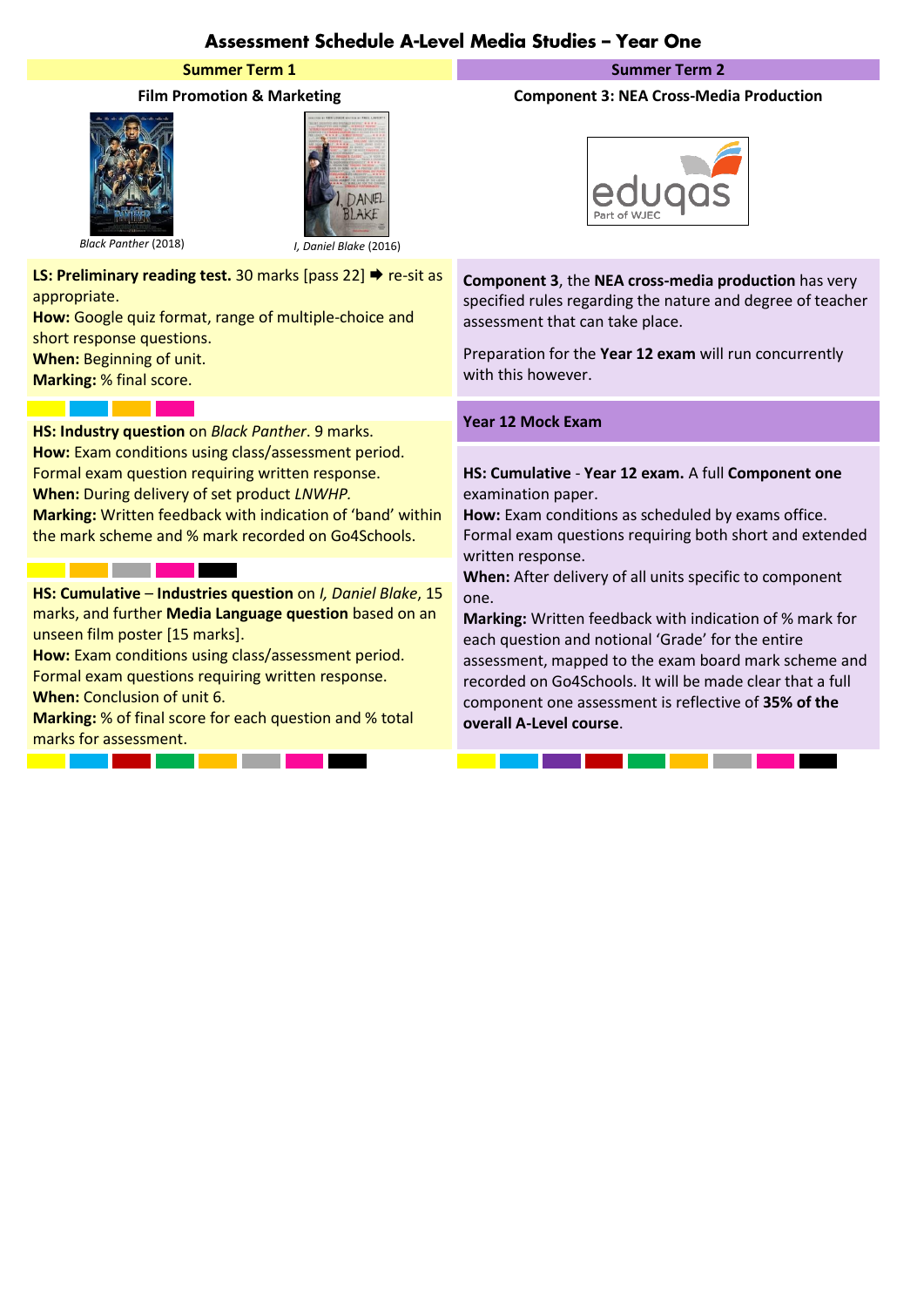# Assessment Schedule A-Level Media Studies - Year Two





**Final assessment of all Component 3**, **NEA production** work in accordance with specification guidelines ready for moderation and exam board submission.

# <u> 1999 - Jan Jawa</u>

**LS: Product Contextual Knowledge test.** 25 marks [pass 21]  $\rightarrow$  re-sit as appropriate.

**How:** Google quiz format, range of multiple-choice and short response questions.

**When:** During study of first set product.

**Marking:** % final score.

**HS: Media Language question** based on *Humans*. 15 marks. Go4Schools. **How:** Exam conditions using class/assessment period. Formal exam question requiring written response.

**When:** After delivery of set product *Humans* within the unit. **Marking:** Written feedback with indication of 'band' within the mark scheme and % mark recorded on Go4Schools.

**LS: Media Theorist test**. A refresher in students' knowledge and understanding of key theories, including those studied since the test administered in Year 10.

30 marks [pass  $26$ ] $\Rightarrow$  re-sit as appropriate.

**How:** Google quiz format, range of multiple-choice questions.

<u>a kacamatan ing</u>

**When:** During the Autumn term.

**Marking:** % final score.

M.

<u> Bandari San Tan</u>

# **Autumn Term 1 Autumn Term 2**

**NEA Final Television**



**NEA Production Work LS: Product Contextual Knowledge test.** 25 marks [pass  $21$   $\rightarrow$  re-sit as appropriate.

> **How:** Google quiz format, range of multiple-choice and short response questions.

**When:** During study of second set product. **Marking:** % final score.

## <u>a Ma</u> an ka

**HS: Media Contexts question** based on *The Returned.* 15 marks.

*How***:** Exam conditions using class/assessment period. Formal exam question requiring written response. **When:** During delivery of second set product *The Returned* within the unit.

**Marking:** Written feedback with indication of 'band' within the mark scheme and % mark recorded on

## **Year 13 Mock Exam**

<u> La Carlo de Carlo de Sant</u>

## **HS: Cumulative** - **Year 13 exam.** A further full **Component one** examination paper.

**How:** Exam conditions as scheduled by exams office. Formal exam questions requiring both short and extended written response.

**When:** After delivery of all units specific to component one.

**Marking:** Written feedback with indication of % mark for each question and notional 'Grade' for the entire assessment, mapped to the exam board mark scheme and recorded on Go4Schools. It will be made clear that a full component one assessment is reflective of **35% of the overall A-Level course**.

. . . . . .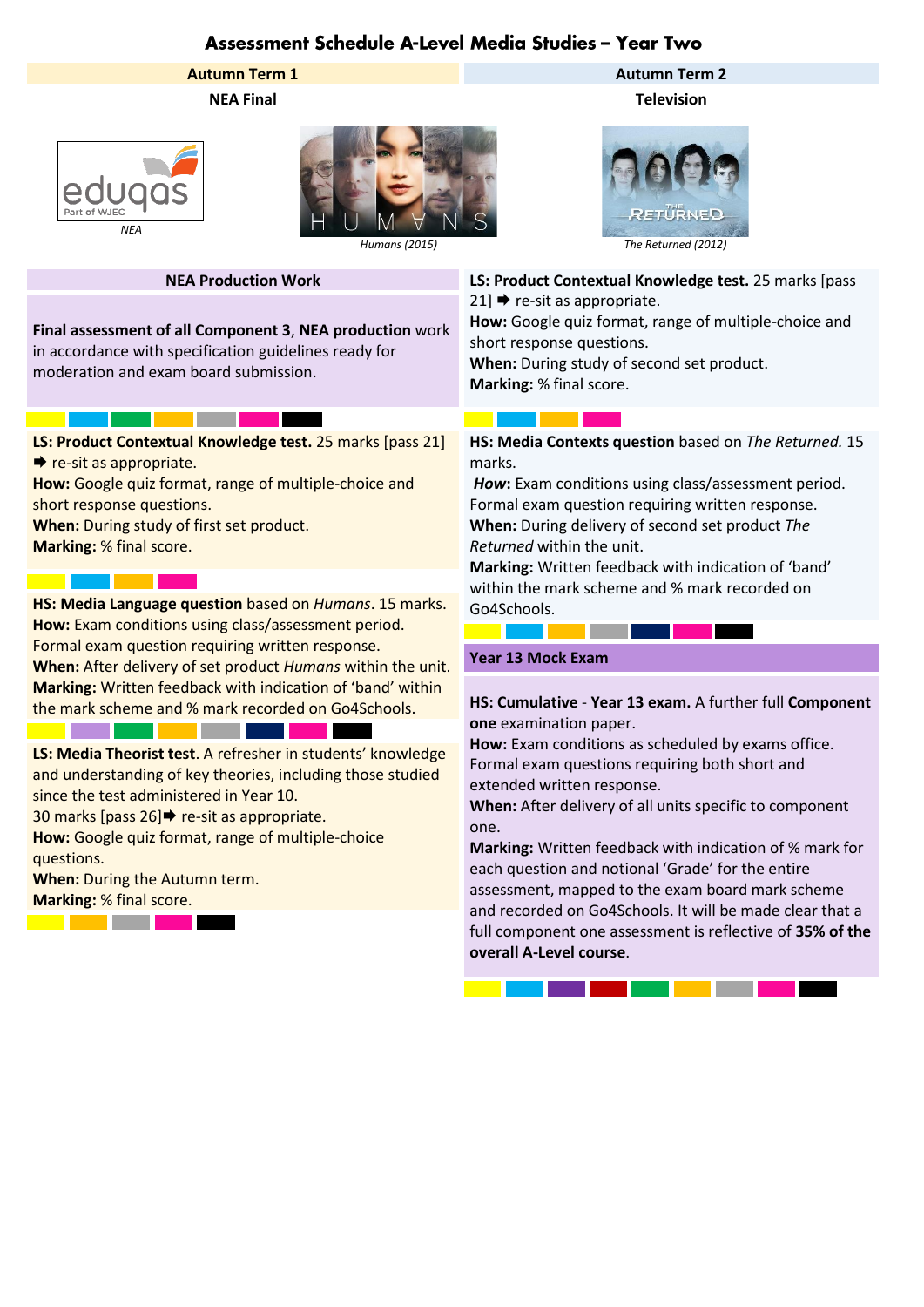# Assessment Schedule A-Level Media Studies - Year Two

## **Magazines: Mainstream & Alternative Media Media in the Online Age**





**LS: Product Contextual Knowledge test.** 25 marks [pass  $21$   $\blacktriangleright$  re-sit as appropriate.

**How:** Google quiz format, range of multiple-choice and short response questions.

**When:** During study of first set product.

a s

<u> Bandari Barat Ba</u>

the control of the control of the con-

**Marking:** % final score. a kacamatan ing Kabupatén Ing Kabupatén Ing Kabupatén Ing Kabupatén Ing Kabupatén Ing Kabupatén Ing Kabupatén

**HS: Media Contexts question** based on *Woman's Realm.*  15 marks.

*How***:** Exam conditions using class/assessment period. Formal exam question requiring written response. **When:** During delivery of second set product *The Returned* within the unit.

**Marking:** Written feedback with indication of 'band' within the mark scheme and % mark recorded on Go4Schools.

**LS: Product Contextual Knowledge test.** 25 marks [pass  $21$   $\rightarrow$  re-sit as appropriate.

**How:** Google quiz format, range of multiple-choice and short response questions.

**When:** During study of first set product.

**HS: Representation question** based on *Huck*. 15 marks. **How:** Exam conditions using class/assessment period. Formal exam question requiring written response. **When:** During delivery of set product *Huck* within the unit.

**Marking:** Written feedback with indication of 'band' within the mark scheme and % mark recorded on Go4Schools.

**HS: Cumulative** – Television **industries question** based on *Humans* and *The Returned.* 30 marks.

**How:** Exam conditions using class/assessment period. Formal exam questions requiring written response. **When:** Conclusion of unit.

**Marking:** % of final score for each question and % total marks for assessment.



## **Spring Term 1 Spring Term 2**





**LS: Product Contextual Knowledge test.** 25 marks [pass 21]  $\blacktriangleright$  re-sit as appropriate.

**How:** Google quiz format, range of multiple-choice and short response questions.

**When:** During study of first set product. **Marking:** % final score.

a si

**HS: Representation question, evaluating theory** based on *Zoella*. 15 marks.

**How:** Exam conditions using class/assessment period. Formal exam question requiring written response.

**When:** During delivery of set product *Huck* within the unit. **Marking:** Written feedback with indication of 'band' within the mark scheme and % mark recorded on Go4Schools.

**LS: Product Contextual Knowledge test.** 25 marks [pass 21]  $\rightarrow$  re-sit as appropriate.

**How:** Google quiz format, range of multiple-choice and short response questions.

**When:** During study of first set product.

**Marking:** % final score. <u> Tanzania de la pro</u> **State State** 

**Marking:** % final score. **HS: Audience question** based on *Attitude.* 15 marks. **How:** Exam conditions using class/assessment period. Formal exam questions requiring written response. **When:** Conclusion of unit 5.

> **Marking:** % of final score for each question and % total marks for assessment.

## **Year 13 Re-Mock Exam**

. .

**HS: Cumulative** - **Year 13 exam.** A full **Component one** examination paper and a second adapted paper examining **Component two, Section A** *only.*

**How:** Exam conditions as scheduled by exams office. Formal exam questions requiring both short and extended written response.

**When:** After delivery of all units specific to component one. **Marking:** Written feedback with indication of % mark for each question and notional 'Grade' for the entire assessment, mapped to the exam board mark scheme and recorded on Go4Schools. It will be made clear that a full component one assessment is reflective of **35% of the overall A-Level course** and that a additional component two question of 30 marks represents a further **12.5% of the overall A-Level course.**

and the state of the state of

<u> Tanzania de la pro</u>